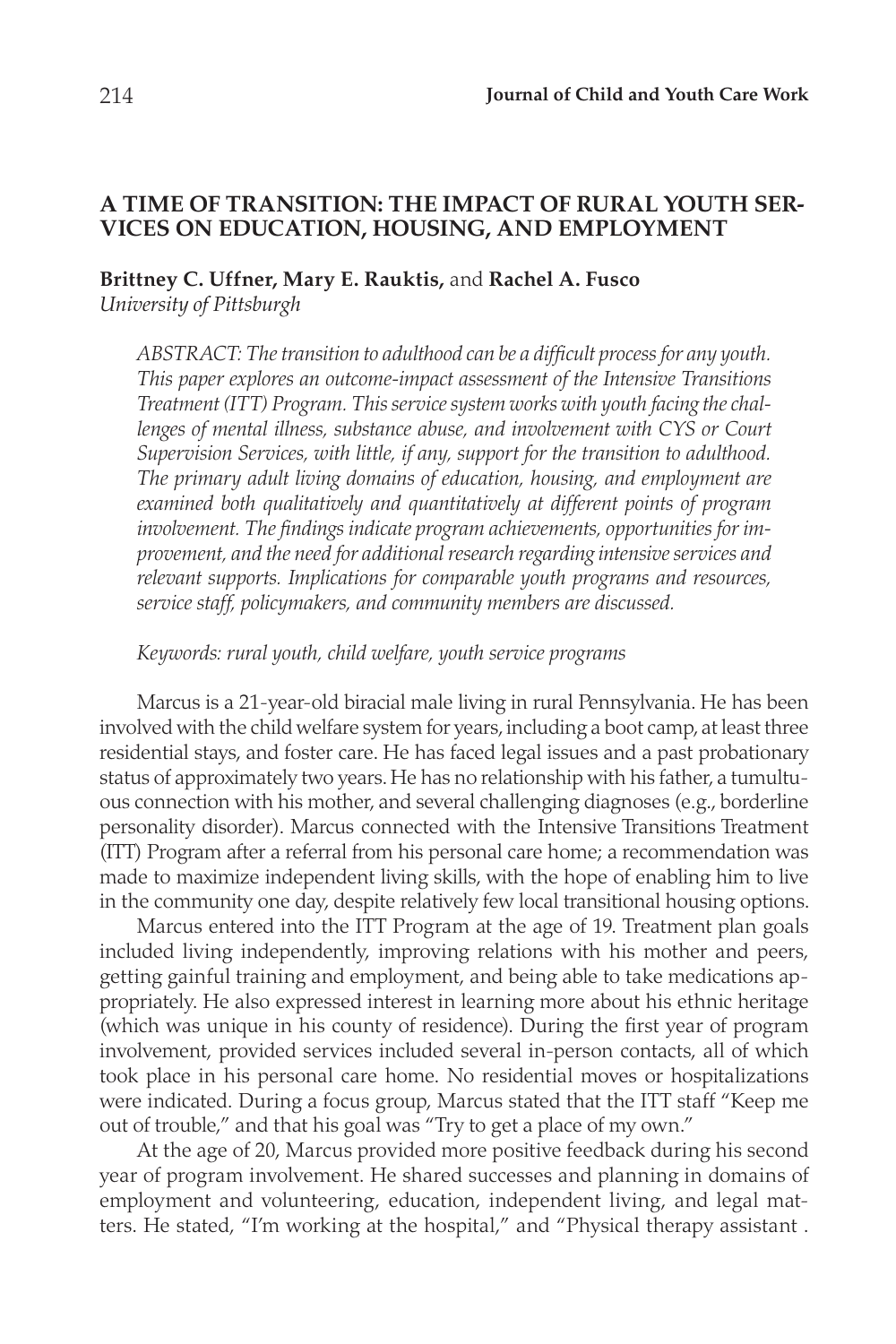. . that's my main goal." Marcus also said, "Now I live on my own," and "Gotta give credit to [staff name] . . . she helped me get my record expunged." He also denied any crises.

Marcus's mother confirmed that the ITT Program led to improvements with independent living and related areas like cooking. Other noted successes were decreased aggression and improved anger management, successful home-based meetings, and personalized case management and skills training. His mother also stressed her son's hospital volunteering and future goals of specialized training. A former residential treatment service provider described the case of Marcus as a large success. Within 1.5 years of his being referred to the ITT program, he was living alone, setting realistic future educational goals, and receiving an award for his volunteer work. The provider said, "He wouldn't have been as successful without them."

The transition to adulthood, including exploration of self, environment, possibilities, and perspectives, could be a challenge for any young individual (Arnett, 2000). As the case of Marcus demonstrates, both his rural residency and child welfare system involvement complicated the move to adult living (Courtney, Piliavin, Grogan-Kaylor, & Nesmith, 2001; Crockett & Bingham, 2000; Small & Memmo, 2004). Various services across the United States have been implemented to support and aid subpopulations entering young adulthood. One such initiative is the ITT Program, located in a rural county in northwestern Pennsylvania. This article describes ITT and all aspects of an assessment of this program's impacts on consumers' employment, housing, and education statuses. Thus, it will be indicated whether or not ITT encourages and aids youth consumers in three primary domains as they transition to adulthood. The goal of this investigation is to demonstrate if success stories (such as that of Marcus) are widespread in the ITT consumer population and what opportunities for improvement exist.

## **Relevant Literature**

Arnett (2000) defines emerging adulthood as a distinct life period during which youth experience "change and exploration . . . examine the life possibilities open to them and gradually arrive at more enduring choices in love, work, and worldviews" (p. 479). Thus, the move from adolescence to more mature life stages is a complex and dynamic process that can be affected by several factors. All youth encounter some challenges as they exit childhood and enter young adulthood, and these obstacles may be due to or intensified by emotional disturbances or other life circumstances (Heflinger & Hoffman, 2009; Keller et al., 2007).

Adolescents aging out of the child welfare system are in an exceptional position. The Midwest Evaluation of the Adult Functioning of Former Foster Youth indicates that there may be unique vulnerabilities, such as history of abuse, that create subgroups of young adults emerging from foster care (Courtney et al., 2010). Each of these smaller populations, as well as the individuals within these groups,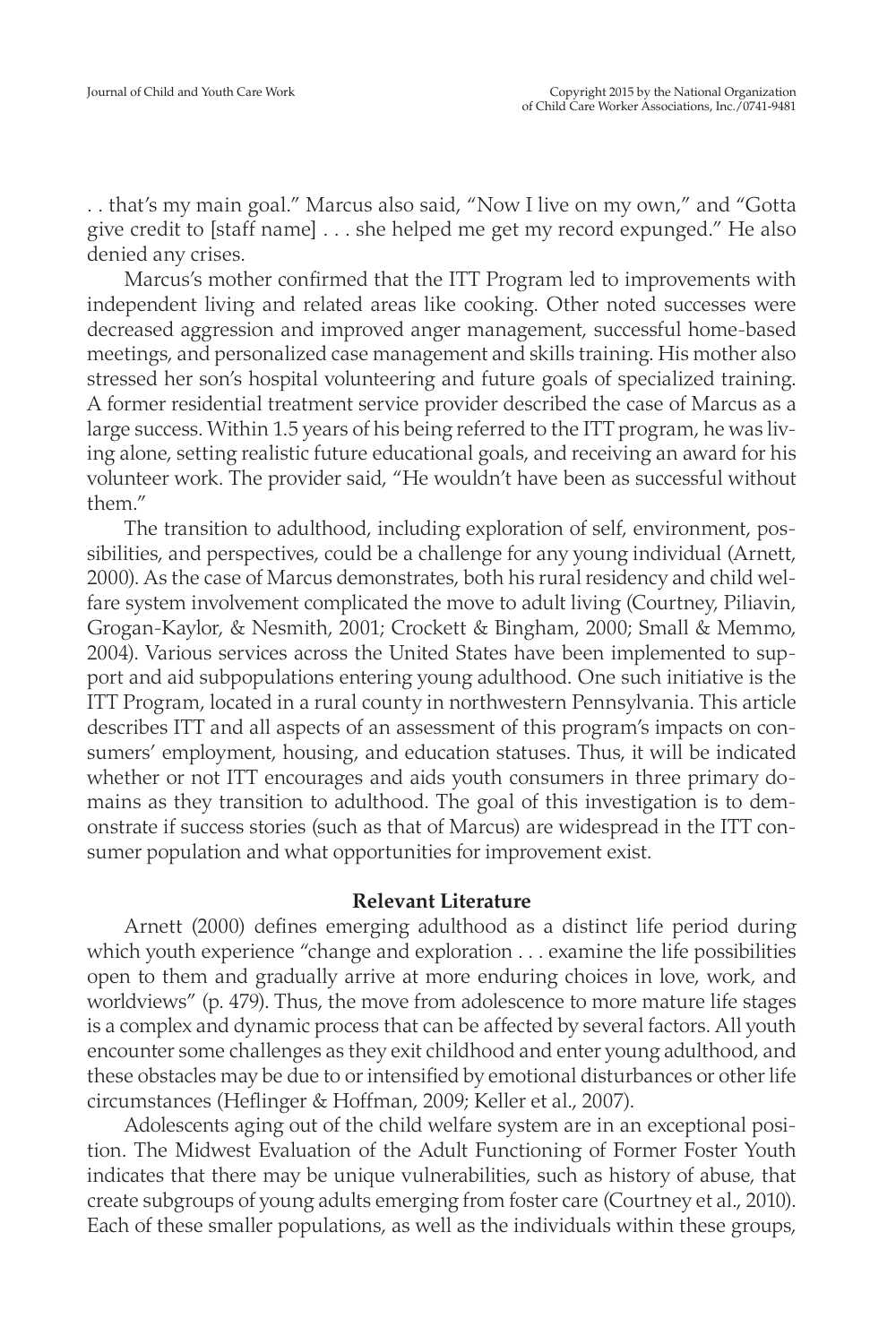could possess distinct problems and related effects that will shape adulthood. In addition, these youth might be challenged to find a balance between independence from child welfare services and the necessary continuing support for emotional and mental well-being, housing, and other requirements (Wells & Zunz, 2009). These issues provide some insight into why individuals who have aged out of the foster care system exhibit more unemployment, less educational attainment, greater homelessness, and additional problems than their peers one year later (Courtney & Dworsky, 2006).

Courtney et al. investigated 141 adults leaving foster care in 1995-1996; consumer reports of maltreatment during system involvement, social support disruptions, and system departure prior to age 18 were identified contributors to the difficulty youth experienced during the shift to independence (Courtney et al., 2001). Out-of-home placements remove an individual from his or her familiar others and environment and thus may add to or complicate these challenges (Keller et al., 2007). Perhaps the individual loses a place that provides comfort, or no longer has a familiar adult to model him or herself after. Further obstacles could arise if the young adult has both mental health and substance use issues but is only receiving treatment for one problem type, rather than cooperative mental and behavioral health services (Anderson & Gittler, 2005; Courtney, Hook, & Lee, 2010). For any or several of these reasons, youth may possess vulnerabilities (partly) as a result of what they experienced while involved with the child welfare system.

Young adults in rural areas face additional challenges. Rural areas might offer resources like cleaner air or large backyards, but also create difficulties of insufficient mental and physical healthcare, limited public transportation, limited employment options, poverty and economic uncertainty, and stigma when using social services (Crockett & Bingham, 2000; Puskar, Serika, Lamb, Tusaie-Mumford, & McGuinness, 1999; Saywell, Zollinger, Schafer, Schmit, & Ladd, 1993). These factors could explain why youth in rural locations tend to expect to become adults sooner than their peers in urban and suburban areas (Crockett & Bingham, 2000). Additionally, this might be why such youth have been found in co-occurring high-risk groups of mental health, substance use, behavioral and developmental disabilities, and frequent service users (Crockett & Bingham, 2000; Heflinger & Hoffman, 2009). Heflinger and Hoffman (2009) found that when compared to urban youth, rural adolescents are more likely to be at high risk for difficulties (e.g., having a substance use issue) during the transition to adult living. Youth with co-occurring conditions could be further challenged by lacking and varying treatment options in rural areas; trends suggest that individuals in such settings who are less depressed, more antisocial, or struggling with other complications may be less likely to receive cooperative services (Anderson & Gittler, 2005).

Heflinger and Hoffman (2009) found in a unique study that rural living can cause difficulties during the entrance into adulthood and that participation with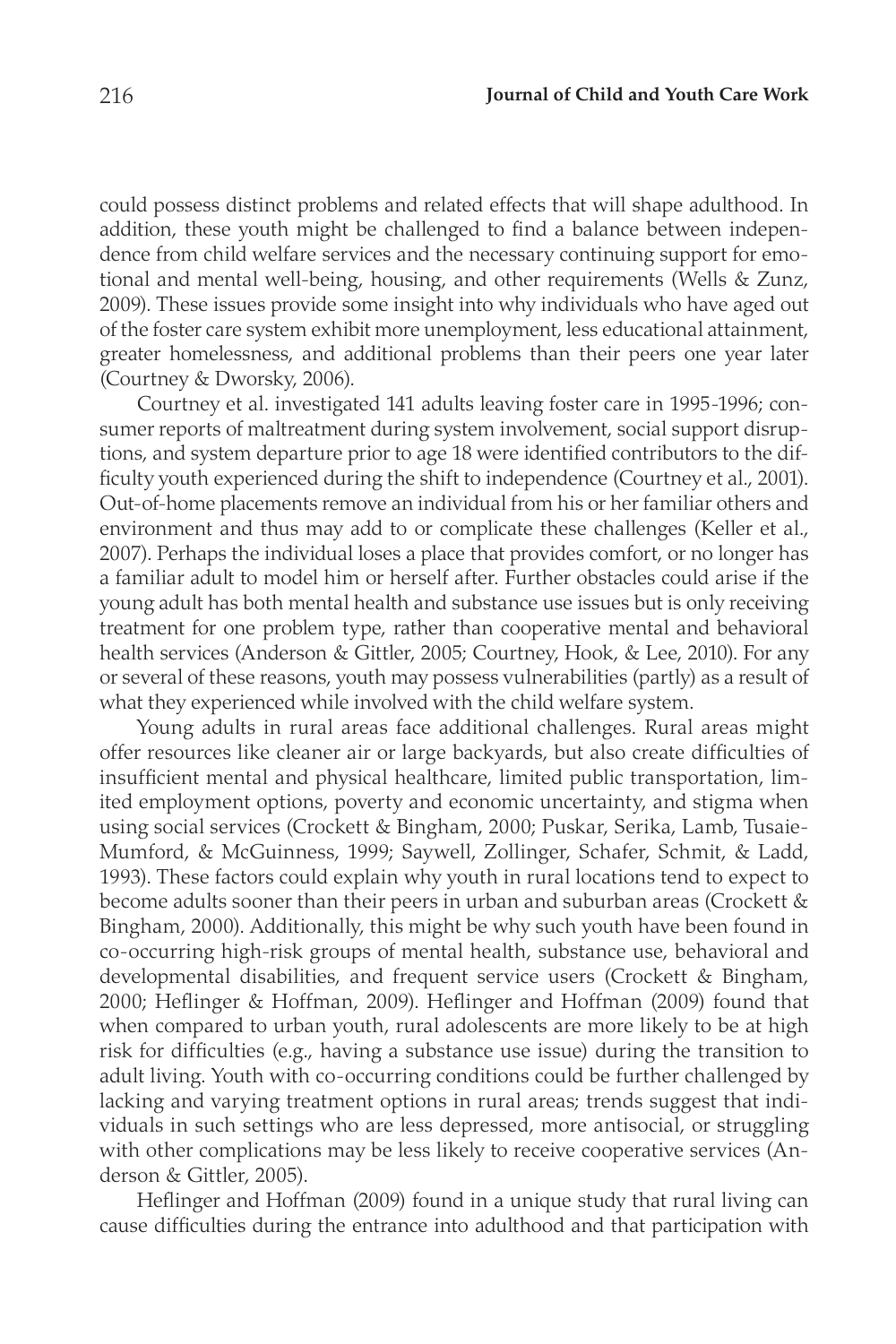the foster care system was a primary factor that increased and intensified such risk. Thus, youth who are involved in the child welfare system and living in rural areas could be particularly vulnerable due to overlapping risk factors. The unmet needs, frequency of co-occurring conditions, and lack of coordinated mental and behavioral health care for youth in rural settings and for those departing from the child welfare system have been demonstrated in several studies (e.g., Anderson & Gittler, 2005; Courtney et al., 2010; Keller et al., 2007; Wells & Zunz, 2009). McGuinness (2009) identifies rural foster care participants as a population that is nearly invisible to researchers, policymakers, and service providers. Existing programs and services are generally segmented for either rural young adults (i.e., 4-H) or foster care youth (i.e., Regional Youth Services); the former type has goals like improving school performance, and the latter has goals for achievements of family reunification or independence (National 4-H Council, 2010; Regional Youth Services, Inc., 2008).

This paper will build upon limited existing literature and investigate if an intensive program specific to rural areas assists system-involved youth as they transition to adulthood. The ITT program supports Marcus and other rural young adults as they exit child welfare or related services. Thus, the program identifies and aids a population that might be challenged by both their residency location and their unique entrance into adulthood. Evaluation may encourage awareness to policymakers, staff, and community members. Additionally, ITT implements the aspects (i.e., consideration of youth perceptions) recommended to improve transitional services. This exploration will potentially show the value of these or other key elements, as well as encourage the maintenance and improvement of ITT and other related services.

## **Research Questions and Hypotheses**

In the current project we investigated the impact of ITT participation on youth consumers' employment, housing, and education. These areas were selected for investigation because they are often primary determinants of an individual's successful adult living. We asked these questions:

- "Does ITT Program participation impact a youth's employment status?"
- "Does ITT Program participation impact a youth's residential status?"
- "Does ITT Program participation impact a youth's educational status?"

We hypothesized that ITT participation would positively affect the domains of interest and that longer enrollment in the ITT program would be related to greater change when compared to shorter involvement timeframes.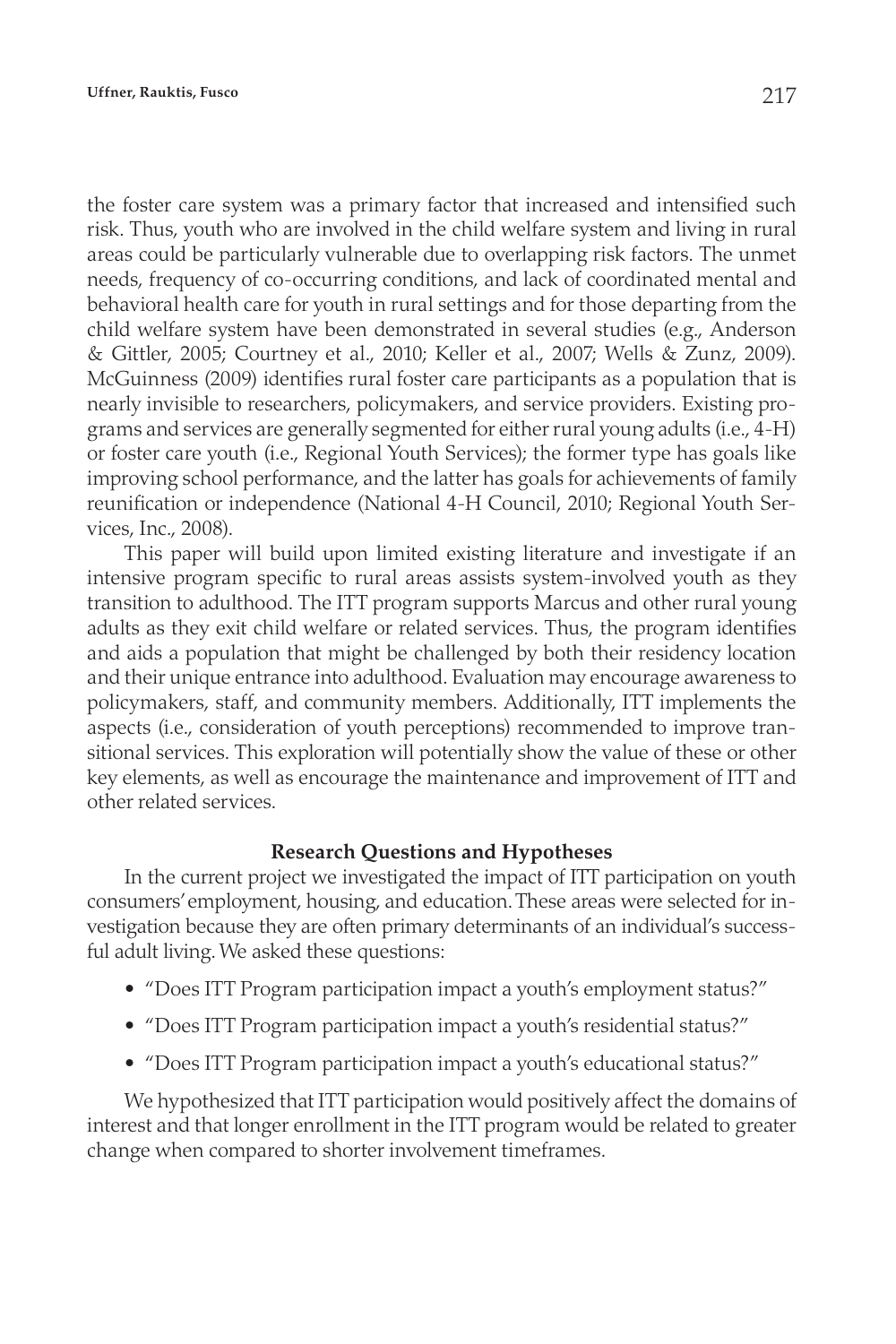#### **ITT Program Description**

The ITT program was established in 2008 to assist youth with their preparation for adult life. Intended long-term outcomes of ITT involvement include healthy living, support networks, and, when applicable, recovery or sobriety; intended community outcomes include decreased institutionalization costs, housing stability, and academic or employment achievements of residents (Transitional ACTion Team Logic Model, 2008). Aspects of Assertive Community Treatment, Transitions to Independence, and Partnership for Youth Transition programs have been blended together for the creation and implementation of ITT (Davis et al., 2009). Program team members include team leader, peer specialist, substance abuse specialist, transitional specialist, nurse, occupational or vocational specialist, and psychiatrist. ITT has a low consumer-to-staff ratio, shared caseloads, daily or as-needed contact between staff and consumers, related programs and services, and family involvement when applicable (Transitional ACTion Team Logic Model, 2008).

Recipients of ITT services are youths facing challenges of mental illness and substance abuse, involvement with CYS or Court Supervision Services, and little (if any) familial support for the transition to adulthood. Thirty-four youth had been involved with ITT at the time of this evaluation, and these individuals are predominately white males. Assessment, service planning, and delivery focus on the home and community; specific supports are mental health and substance abuse counseling, psychiatric care, skills training (i.e., financial planning), case management, crisis intervention, and health promotion (Transitional ACTion Team Logic Model, 2008).

#### **Methods**

# **Research Design And Data Collection Methods**

A nonexperimental mixed methods design was used. The primary research methods of data collection included focus groups and review of assessment forms completed by the ITT staff at various points of the youths' program involvement. These forms are the Outcomes and Indicators tool and the Young Adults Needs and Strengths Assessment (YANSA) (Buddin Praed Foundation, 2009). Both forms were used to collect longitudinal data. The Outcomes and Indicators tool was to be completed by ITT staff at the 1-month, 7-month, and 13-month points, while the YANSA was to be used by the staff at baseline (e.g., the consumer's entry into ITT) and at the 12-month mark. Completed forms were analyzed for responses relevant to the areas of employment, housing, and education.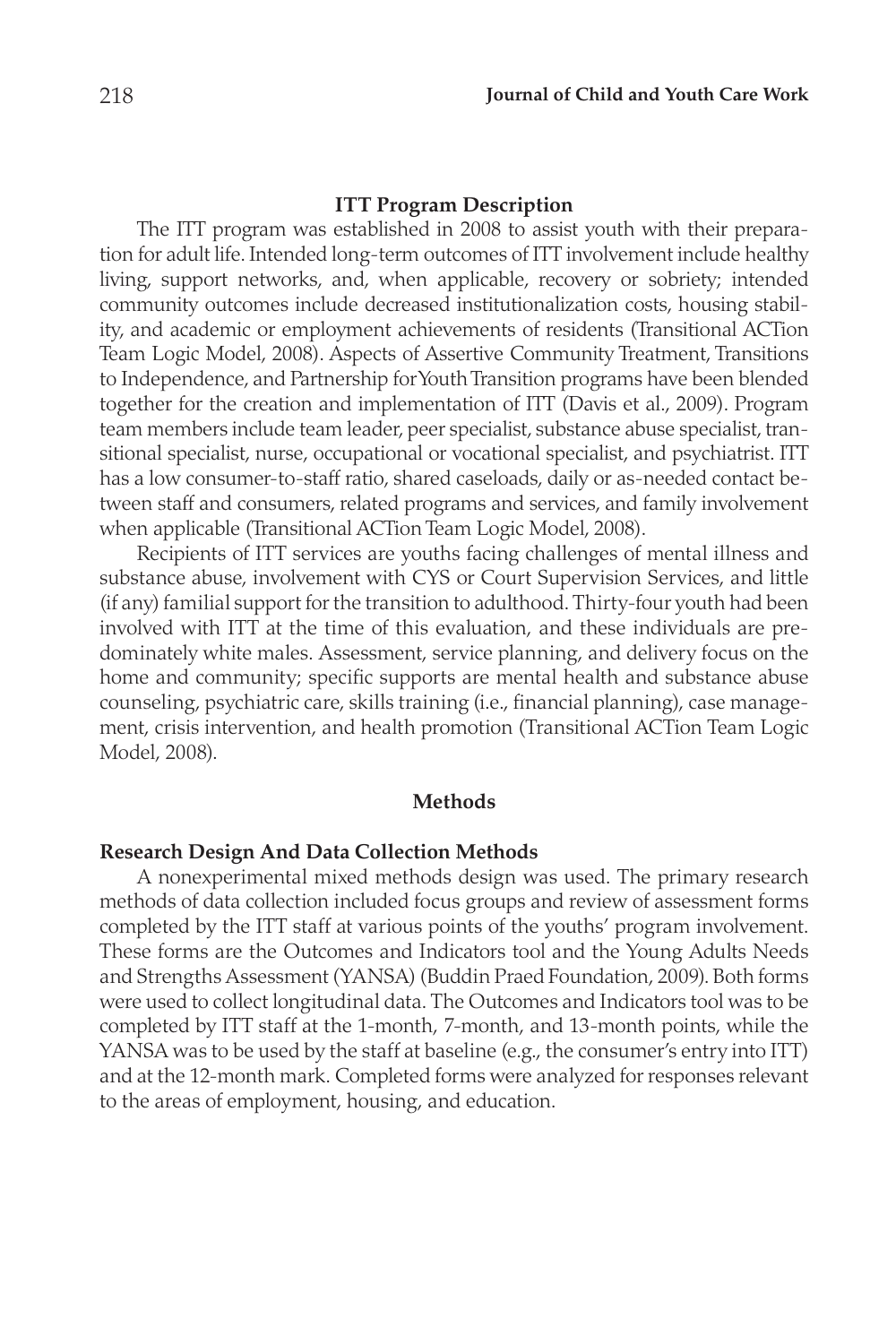#### **Sampling Techniques**

The population for this evaluation was 34 current and previous ITT service recipients. Participation recruitment in the current evaluation was not necessary because it involves existing program data and releases previously obtained for broader ITT program evaluations. The focus group sampling frame consisted of 15 invited consumers who could self-select to participate. ITT staff reports, as well as researchers' review of consumer records, indicate that self-selecting members of the focus group were comparable to youth who did not participate. Institutional Review Board approval was obtained from the University of Pittsburgh to conduct this research.

#### **Instrumentation**

The focus groups questions included entry into ITT, staff members, changes and developments while involved with ITT, future goals, crises, medications, successes, failures, and adult living. The research supervisor and the ITT program director believed that the consumers would provide valid and reliable feedback. Outcomes and Indicators and YANSA data were collected from ITT records. Outcomes and Indicators consisted of 60 closed-ended items. ITT-created response possibilities were "yes," "no," "not applicable," or missing response to specific indicators within broad outcome types. "Not applicable" response examples involved items such as working 20 hours per week (if not having completed training or education) and missing fewer days of school than last year (if not enrolled in school). For consideration in this study, six indicators from four outcomes were pertinent: community stability, employment stability, educational attainment, and housing stability. Specific indicators were fewer out-of-home placements, fewer days in outof-home placements, at least 20 hours of work per week, passing grades, fewer school absences, and safe housing.

The YANSA contained 59 closed-ended items. Topic headings included functioning, mental health, substance abuse, culture, educational or vocational, risk behaviors, strengths, and the (optional) caregiver needs and strengths. Residential stability, educational functioning, educational attainment, and job functioning were relevant to the selected domains. Ratings of "0," "1," "2," "3," or "unknown" were given for each item. The strengths assessment ratings range from a "0" for a present strength to a "3" for no current strength. All other ratings, including the relevant items, involve need and a range from a "0" for no need to a "3" for urgent need.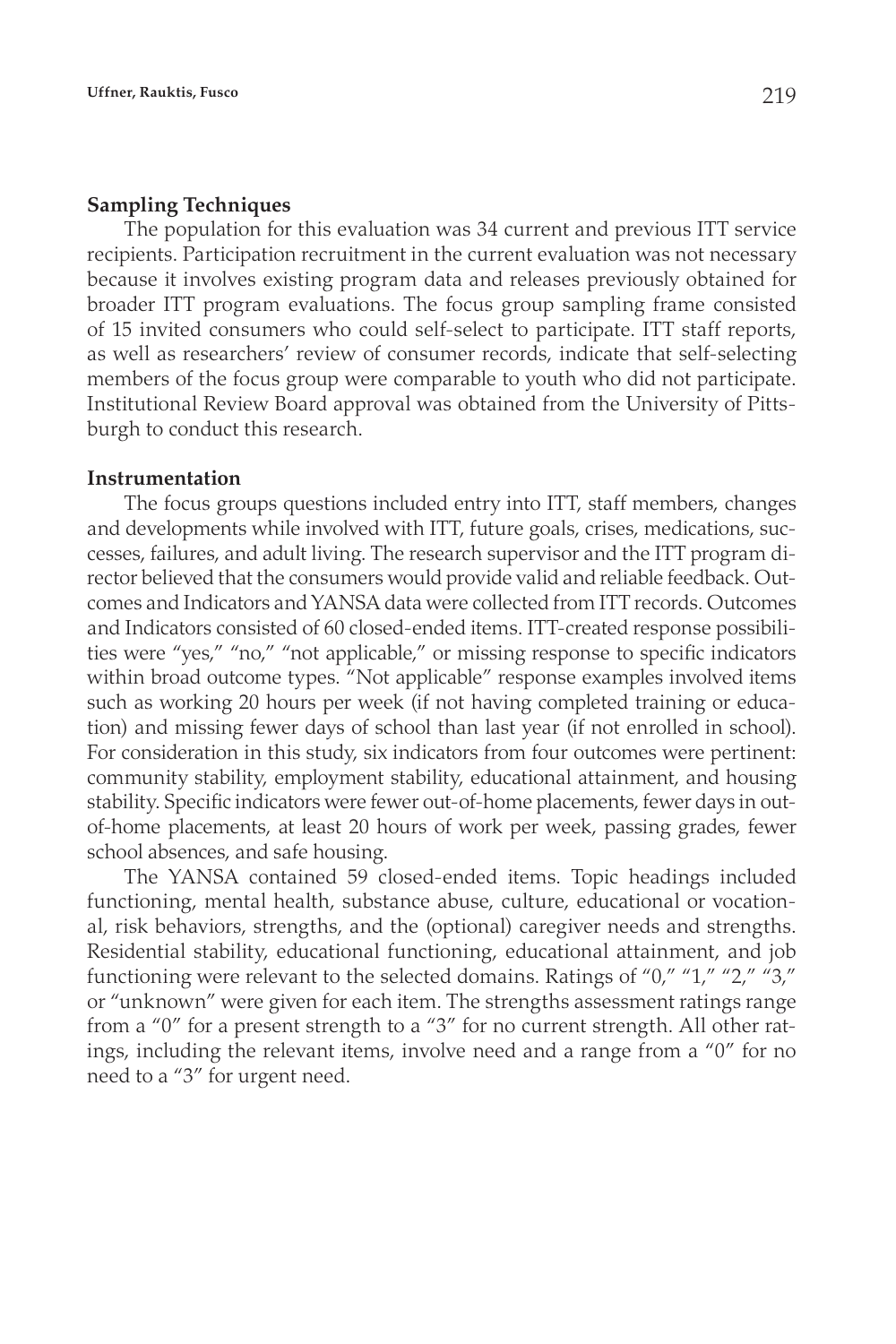#### **Data Analysis Procedures**

*Focus groups.* Both of the focus groups were transcribed with indications of topic changes, happenings during the meetings, and stopping and starting points. All dialogue relevant to the target questions, ITT program and staff, consumer experiences, and the evaluation process was transcribed word-for-word. Tangents on matters not relevant to these topic headings, such as food, were indicated in brief summaries (e.g., "tangent on burning macaroni and popcorn"). Focus group transcripts were analyzed for information relevant to the domains of employment, housing, and education.

*Outcomes and indicators.* Within selected outcome measures, indicators of fewer out-of-home placements, fewer days in out-of-home placements, at least 20 hours of work per week, passing grades, fewer school absences, and safe housing (e.g., HUD-inspected and in a safe neighborhood) were analyzed. Data was entered into SPSS to obtain descriptive statistics. The frequency and proportion of all "yes," "no," and "not applicable" (or missing) responses were calculated for the selected indicators. The mean of responses at the 1-month, 7-month, and 13-month assessment-grouping points was also determined.

*YANSA.* YANSA topic headings included functioning, mental health, substance abuse, culture, educational and vocational, risk behaviors, strengths, and the (optional) caregiver needs and strengths. Scores were analyzed for specific items (i.e., family involvement, danger to self) within these domains. Descriptive statistics were calculated for the YANSA data. The frequency and proportion of scores "0," "1," "2," "3," or "unknown" was determined for baseline and the 12-month point of ITT program involvement for the selected items. In addition, the mean of scores was calculated for the baseline and 12-month assessment points. An independent samples t-test was then used to test if mean scores were significantly different at the .05 level.

## **Findings**

## **Description of the Sample**

The population for this evaluation was 34 current and previously enrolled ITT service recipients. The ages of the youth ranged from 15 to 25 years old, with more than 80% of the population being ages 18 to 22. The focus group sampling frame originally consisted of the 15 invited representative youth, but only 9 of the 15 invited consumers chose to participate. The sample for the Outcomes and Indicators and YANSA would ideally involve all 34 past and present consumers and their records at each assessment point. However, the Outcomes and Indicators sample consisted of 28 consumers at the 1-month point, 13 consumers at the 7-month point, and 3 consumers at the 13-month point. The YANSA sample was also smaller than expected, with 26 consumers at baseline and 5 consumers at the 12-month assessment.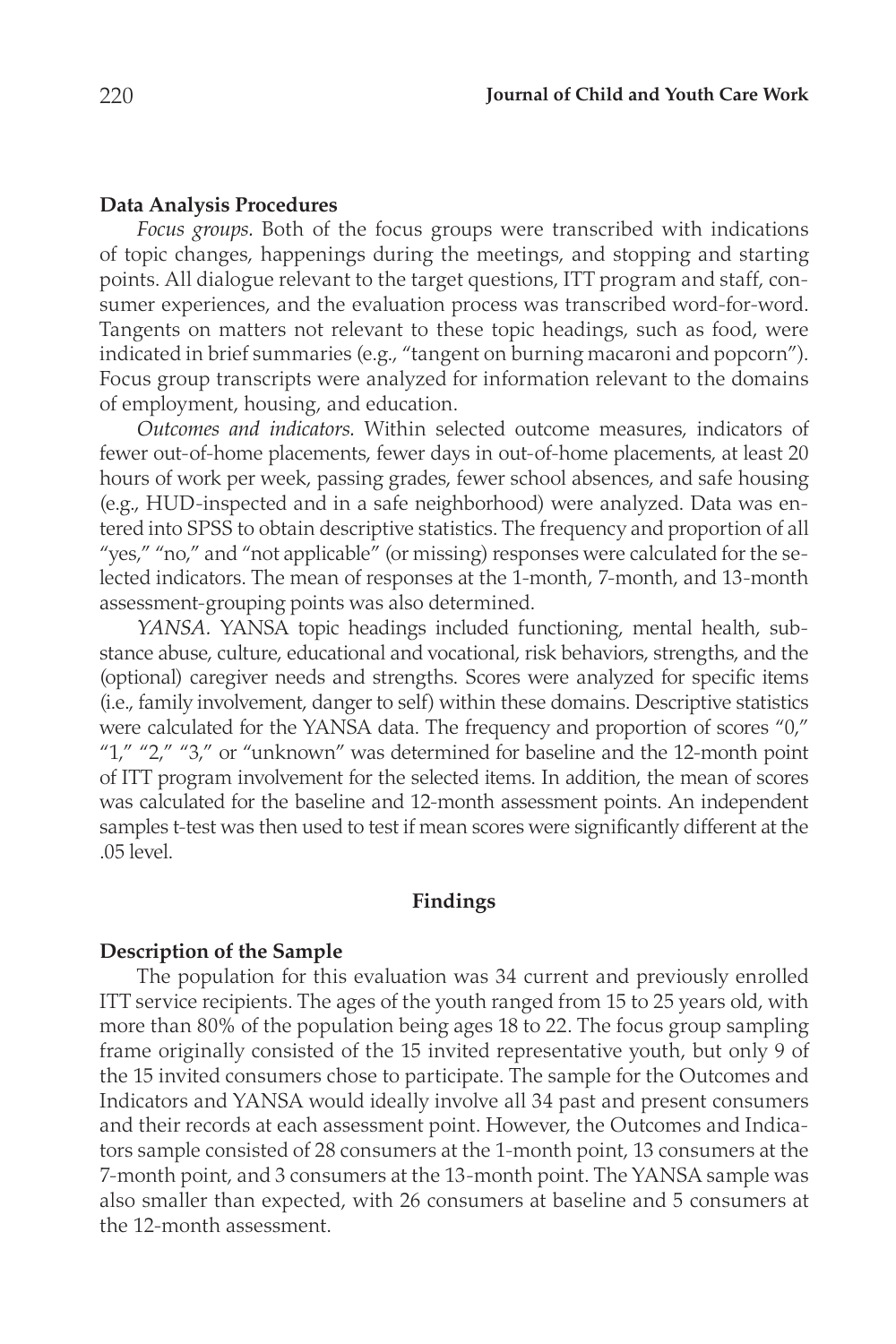#### **Focus groups**

Results from the focus group analysis were generally positive about the important (effective) elements of approaches in the ITT program. The first identified theme involved the multidisciplinary approach. Consumers expressed awareness of and gratitude for services regarding employment, housing, and education domains. One individual stated, "[Staff] and I work on a bunch of stuff . . . getting a place, getting a source of income." Landmark or daily improvement reports included, "I graduated," "I have a place of my own . . . I'm very independent," and "Move out and take a job . . . both worked out well."

A second major theme dealt with youth valuing practical support, such as assistance with senior class projects and employment referrals. Individualized support or help with needs was appreciated. Consumers provided specific examples of applicable and beneficial services, stating, "[Staff] was trying to help me with cyber school," "They said they would pay for me to be a [physical therapy assistant]," and "I was referred to [housing]."

Success variation emerged as a third theme from the focus groups. For some of the youth, locating a place to live or finding employment were not only necessary tasks but also significant successes. Other consumers expressed achievements that could suggest a higher level of goal setting and reaching, either independently or with ITT staff support. One youth, for example, shared the message, "I got enough in scholarships and grants that I got a free ride [to college]."

Specific goals and the length of youth ITT involvement were a final theme of the focus groups. Consumers who had been receiving program services for less than one year generally discussed future plans in a vague way. Clearer objectives were more often expressed by the youth who had been associating with ITT for at least one year. Specific notable goals by these individuals were, "I'm hoping to get my bachelor's degree in accounting," "I want to get [an apartment]," and "Physical Therapy Assistant . . . that's my main goal."

## **Outcomes and Indicators**

All questions contained within the Outcomes and Indicators assessment form are worded in a positive way (e.g., a "yes" response indicates a positive indicator, such as working at least 20 hours per week). Thus, it was expected that "yes" responses were the majority response for all selected indicators of education, housing, and employment.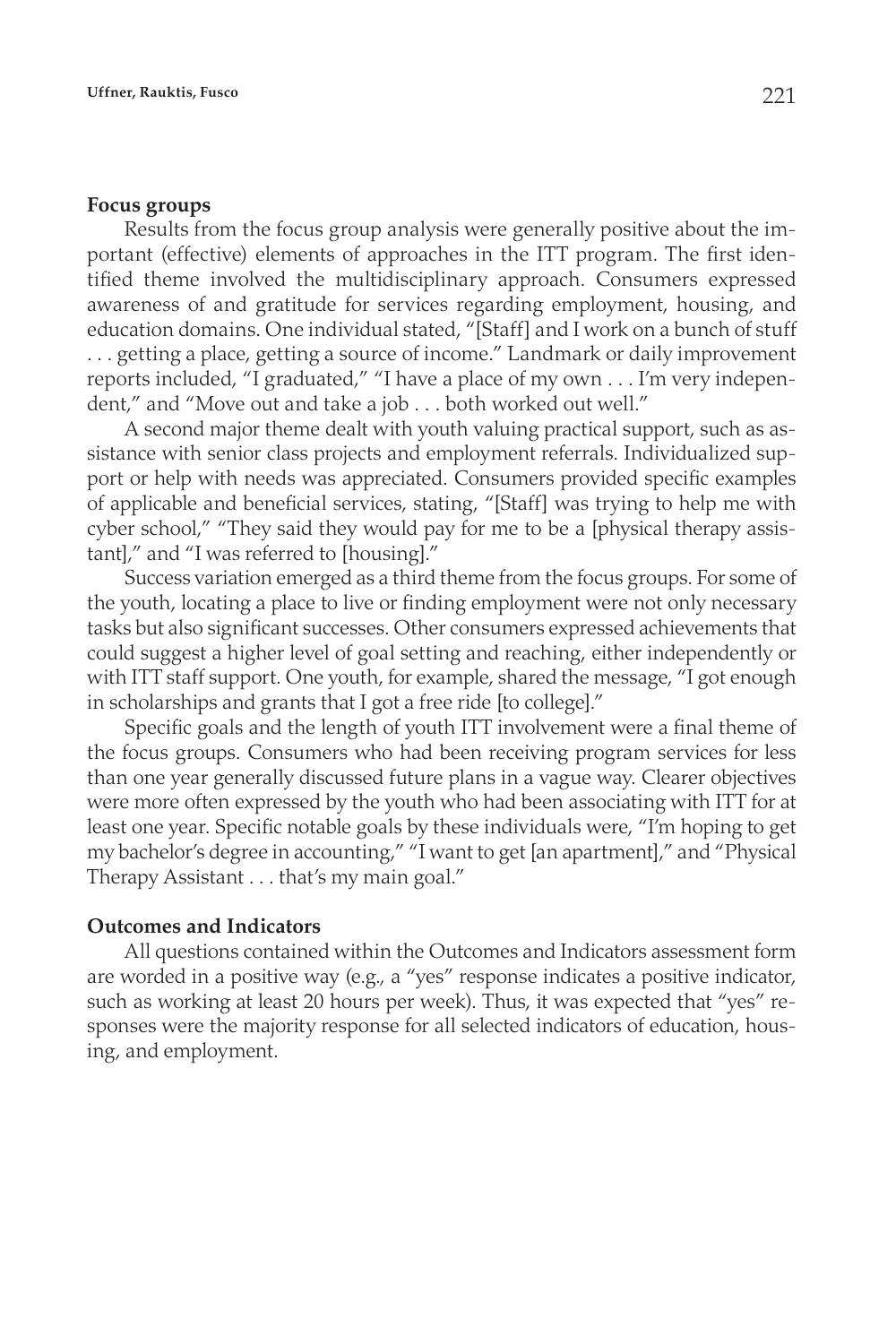

*Figure 1:* Frequency of Outcomes and Indicators Responses at 1, 7, or 13 month(s) of program involvement. This figure illustrates the proportion of desirable "yes" responses (and "no" and "not applicable" or missing responses).

\* OOHP = Out of home placements; \*\*DIP = Days in placements

"Yes" responses were the majority responses for the all indicators except working at least 20 hours per week. This indicator had most of its responses in the "not applicable" or missing category and the second largest response type in the "no" category. This finding might be due to the fact that consumers as young as 14 are participating with ITT services and are therefore too young to be working at this weekly rate, or might be due to the current economic environment locally and nationally. It was also hypothesized that the "yes" response would have the highest mean in all assessment groups, suggesting that participation with ITT is related to more positive indicators and outcomes. Additionally, it was expected that the mean of "yes" responses would increase with longer ITT program involvement.

| Time of<br>Assessment | Proportion of<br>Assessment | Mean of "yes"<br>Responses | Mean of "no"<br>Responses | Mean of "not applicable"<br>or Missing Responses |
|-----------------------|-----------------------------|----------------------------|---------------------------|--------------------------------------------------|
| 1 month               | $63.6\%$ (28)               | 30.47                      | 22.21                     | 2.11                                             |
| 7 months              | $29.5\%$ (13)               | 41.62                      | 11.92                     | 3.08                                             |
| 13 months             | $6.8\%$ (3)                 | 35.00                      | 20.33                     | 1.00                                             |

*Table 1:* Outcomes and Indicators: Means of Responses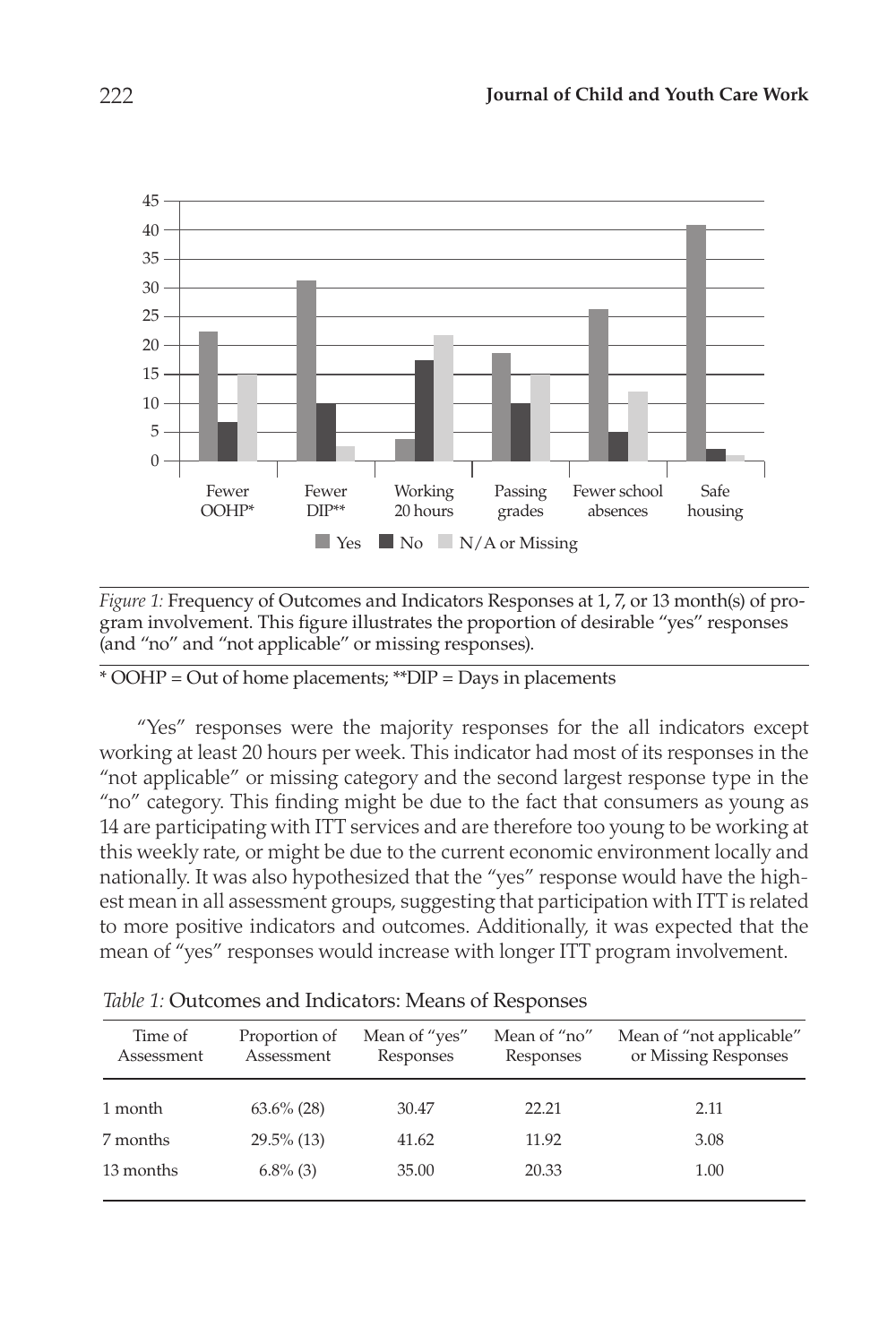The majority of the Outcomes and Indicators were administered when the consumer had been involved with ITT for 1 month. Fewer assessments took place at the 7-month mark and the least number of assessments occurred at the 13-month mark. This trend could be due to data not being completed as intended, or a result of consumers departing early from the ITT program. Analysis also revealed that the mean of "yes" responses was greater than the mean of "no" and "not applicable" or missing responses at all assessment marks and that mean "yes" responses increased from the 1-month to 7-month assessments. However, the "yes" response mean was greatest at the 7-month mark, rather than at the 13-month mark.

## **YANSA**

We hypothesized that improvements in the domains of employment, housing, and education would be observed with longer ITT program involvement. We therefore expected that for residential stability, educational functioning and attainment, and job functioning, need ratings of a "2" (help is needed) or a "3" (help is needed now) would decrease from baseline to the 12-month assessment mark.

|                                | Baseline                                    |                                            | 12 months                              |                                            |
|--------------------------------|---------------------------------------------|--------------------------------------------|----------------------------------------|--------------------------------------------|
| Domain                         | $%$ of "Help<br>is Needed"<br>Responses (n) | % of "Help is"<br>Needed Now"<br>Responses | % of "Help"<br>is Needed"<br>Responses | % of "Help is"<br>Needed Now"<br>Responses |
| Residential Stability          | $23.1\%$ (6)                                | $15.4\%$ (4)                               | $20.0\%$ (1)                           |                                            |
| <b>Educational Functioning</b> | $34.6\%$ (9)                                | $15.4\%$ (4)                               |                                        |                                            |
| <b>Educational Attainment</b>  | 53.8% (14)                                  | $3.8\%$ (1)                                | $40.0\%$ (2)                           |                                            |
| <b>Job Functioning</b>         | $61.5\%$ (16)                               | $11.5\%$ (3)                               | $40.0\%$ (2)                           |                                            |

*Table 2:* Yansa Baseline and 12-month Assessment Needed Help Scores

Overall, youth exhibit higher levels of need and immediate need at baseline. Improvement (e.g., fewer "2" and "3" need scores at the 12-month assessment) is evident in all four areas of interest. The greatest positive change is in the educational functioning domain, while the most minimal improvement is in residential stability. Certain factors, including the limited amount of safe, affordable housing and independent living facilities in the surrounding county, could provide a context for these findings. Also the 12-month mark offers fewer YANSA measures to analyze. This decrease, potential consumer departure from ITT, and the longer duration of services might explain why there is less need demonstrated at the 12-month mark.

We expected YANSA mean score analyses to be similar to the frequency statistics. We thought, therefore, that lower mean scores of need would be demonstrated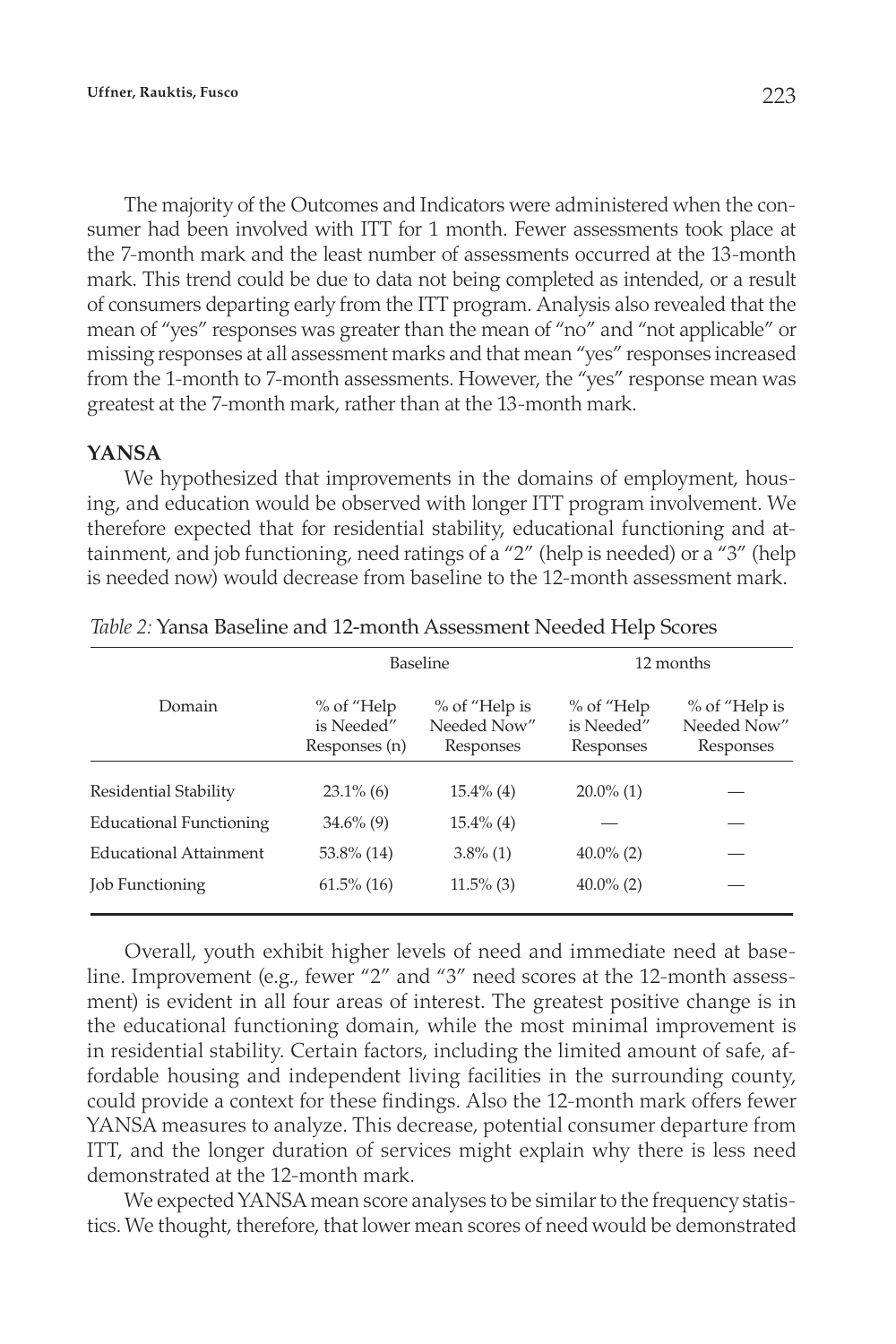at the 12-month assessment of the selected domains. This would demonstrate that ITT services decrease need exhibited by youth as they enter into the program.

| Domain                         | Baseline<br>Mean Score<br>$(n=26)$ | SD.  | 12-month<br>Assessment<br>Mean Score<br>$(n=5)$ | <sub>SD</sub> |
|--------------------------------|------------------------------------|------|-------------------------------------------------|---------------|
| Residential Stability          | 1.23                               | 1.07 | .60                                             | .89           |
| <b>Educational Functioning</b> | 1.42                               | 1.03 | .20                                             | .45           |
| Educational Attainment         | 1.35                               | .94  | .80                                             | 1.10          |
| <b>Job Functioning</b>         | 1.77                               | .77  | .80                                             | 1.10          |

*Table 3:* Yansa: Mean Scores of Need at Baseline and the 12-month Point

On average, greater need scores were recorded at baseline. Scores at this point tended to range between a "1" score of watchful monitoring of need and a "2" score of help is needed. Mean scores at the 12-month mark were between a "0" score of no need and a "1" score of watchful monitoring of need. The wide range of standard deviations of scores should be noted for both assessments (particularly for educational attainment, which had the largest deviations). These suggest that certain youth may have experienced much greater or much less needs in the selected domains when compared to mean scores and to their consumer peers.

An independent-samples t-test was conducted to compare YANSA need scores at baseline and the 12-month mark. There was a significant difference in educational functioning scores for baseline (M=1.42, SD=1.03) and 12-month assessment (M=.20, SD=.45);  $t(29)=2.59$ , p =.001. A significant difference also was noted in job functioning scores for baseline (M=1.77, SD=.77) and 12-month assessment (M=.80, SD=1.10); t(29)=2.43, p=.02. No significant differences existed for residential stability scores for baseline (M=1.23, SD=1.07) and 12-month assessment (M=.60, SD=.89); t(29)=1.23, p=.23. No significant difference was identified for educational attainment scores for baseline (M=1.35, SD=.94) and the 12-month assessment ( $M=.80$ , SD=1.10); t(29)=1.17, p=.25. These results suggest that ITT involvement positively impacts educational and job functioning, but does not affect residential stability or educational attainment.

Overall findings of the study are mixed. The focus groups, the frequency of "yes" responses on the Outcomes and Indicators, and the YANSA descriptive statistics suggest that ITT involvement positively impacts employment, education, days in out-of-home placements, and housing safety. Inferential statistics also supported this idea with the YANSA domains of educational and job functioning. However, Outcomes and Indicators desirable "yes" responses decreased from the 7-month to 13-month mark, and inferential statistics did not demonstrate sig-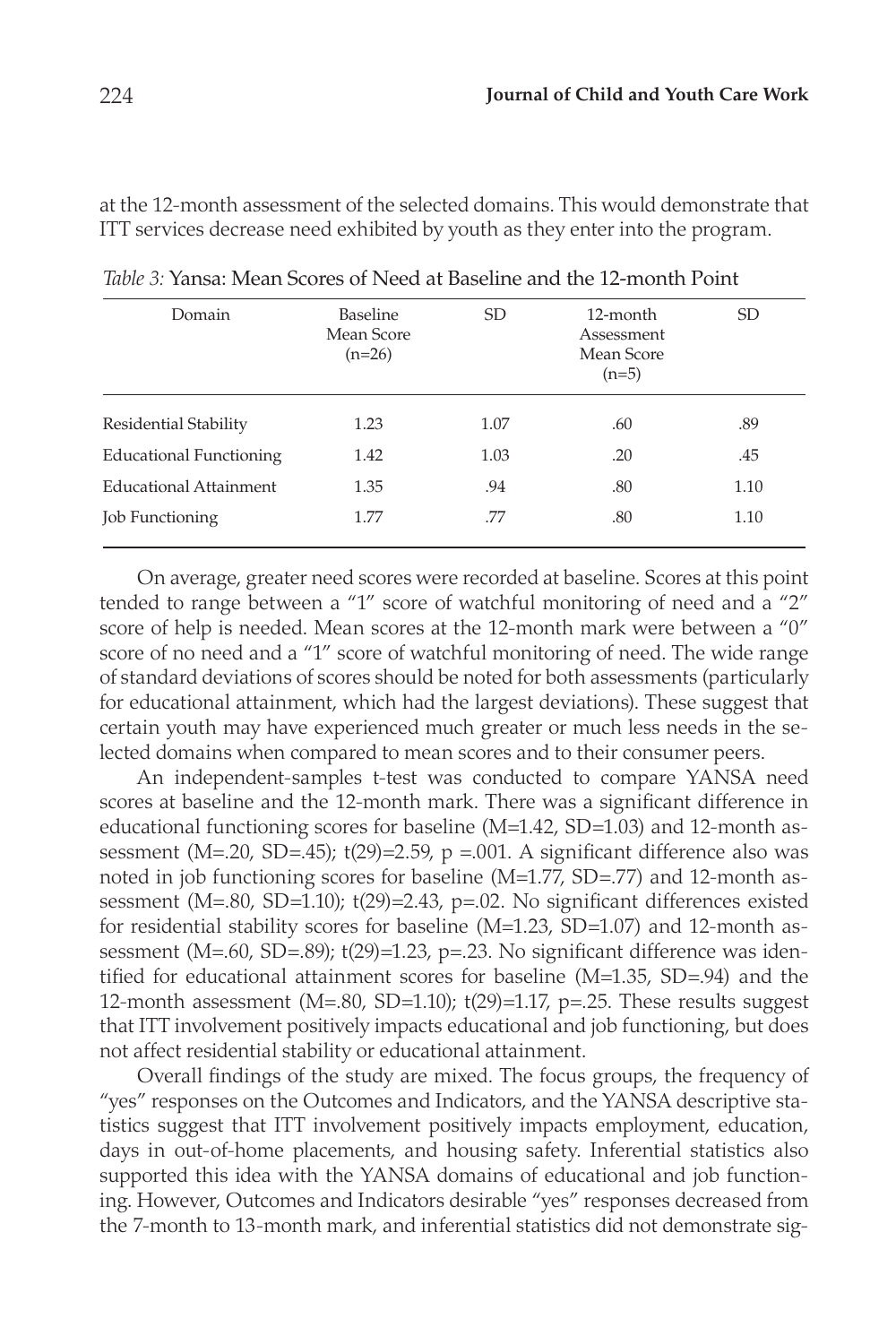nificant differences from baseline to 12 months for YANSA residential stability or educational attainment. Thus, it appears that initial improvements were not necessarily maintained over time, and improved functioning did not universally translate to achievements such as steady work, graduation, or safe housing.

## **Discussion**

#### **Limitations**

There are five limitations to this outcome and impact assessment. The first involves the small population size. Since the ITT program had serviced only 34 consumers at the time of this evaluation, data availability was limited by nature and provides only a glimpse at rural youth involved with the child welfare system. The second involves incomplete and missing data, as well as the self-selecting quality of the focus groups, which narrowed this scope further. The third is that the 1-month baseline assessments compose the majority of Outcomes and Indicators responses and YANSA scores. This distribution must be considered because available data is more frequently indicative of newly involved youth instead of ITT consumers throughout the duration of services. The limited amount of data at the 12-month mark could also have influenced the findings of greatest improvement occurring within the first six months of program participation.

The fourth limitation involves the differentiation of housing stability and housing safety concepts. Indicators of a youth having safe housing at the time of assessment do not necessarily mean that he or she is in a stable residence. The fifth is that the issue of concentrated treatment "dosing" at the start of a youth's involvement with ITT should be explored further. While the introduction of intensive services appears to be creating positive change (particularly within the first 6 months of program involvement), maintained improved functioning is not strongly indicated by this study. This is likely related to the common challenge of maintenance of treatment gains; that is, initial improvements can be difficult to preserve and build upon as service options are used, limited, or exhausted, and actual progress does not always line up with early expectations. However, this finding may also be viewed as good news for service providers in that greater investments initially and for a short duration seem to foster success to some degree.

#### **Implications and Conclusions**

For community members and practitioners not affiliated with intensive support services, this study provides a context for (rural) independent services aiding youth in their transition to adult living. We explored three primary domains of adulthood, a service program designed to improve these areas, and the outcome measures of the study. Every social service organization and individual professional must consider outcome indicators, resource delivery, unique consumer elements, and the maintenance and improvement of their services through evaluation. ITT, exemplified in the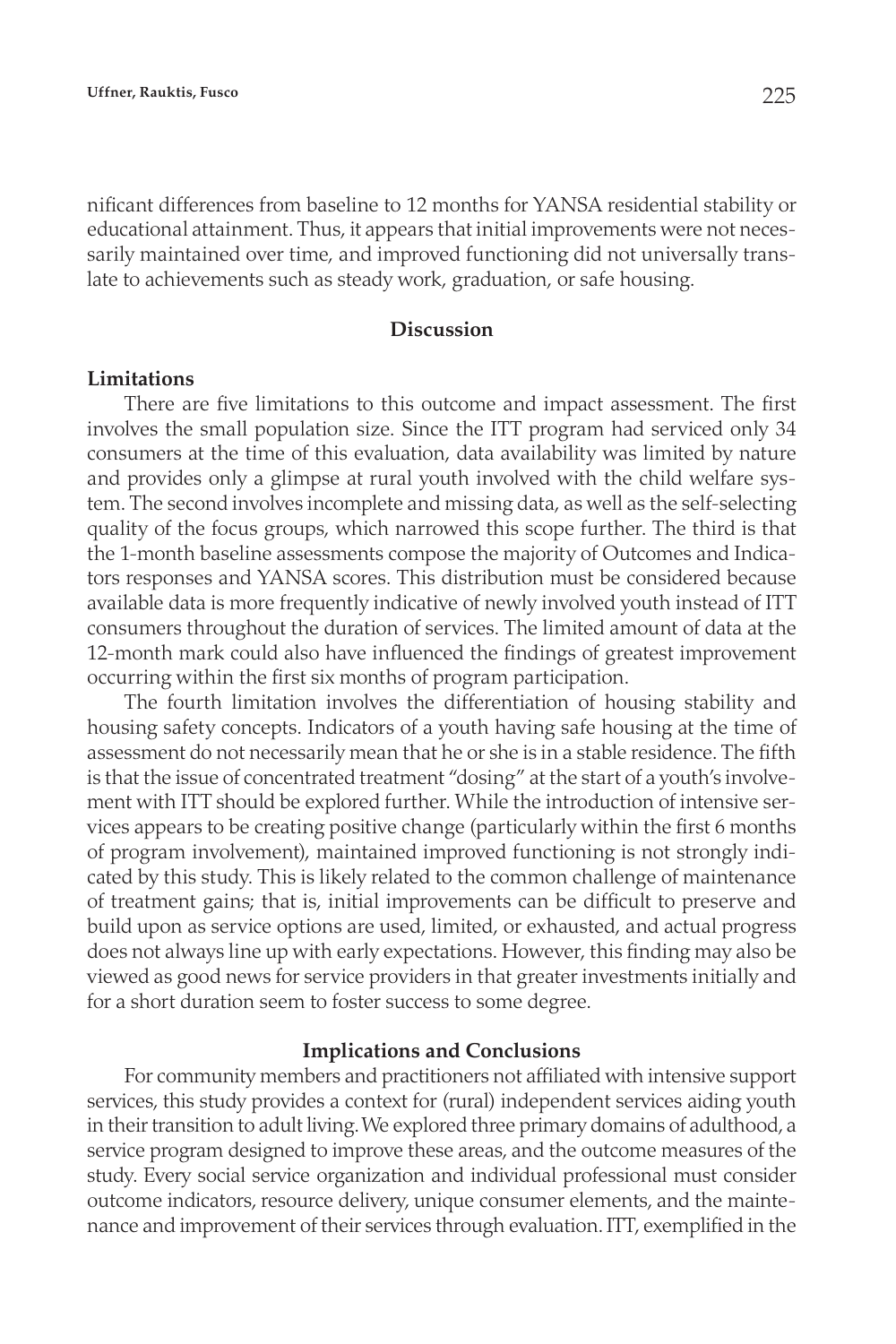case of Marcus, indicate such possibilities and give a potential framework to follow.

We hypothesized that ITT Program participation positively impacts youth multisystem services with reference to achieving employment, obtaining safe and stable housing, and completing high school and obtaining post-secondary degrees. The findings are encouraging, particularly with regard to improving educational and job functioning. Quotes from focus group participants illustrate the success stories that support the maintenance of certain program aspects, such as individualized planning and practical help and support. The mixed findings, however, suggest that despite individual successes, broad improvements in employment, housing, and education domains have not been the case for all ITT consumers.

We offer several recommendations for programs aiding rural youth in their transition to adult living. First, there is a need for the monitoring of coordinated services and outcomes (Heflinger & Hoffman, 2009). Coordinated services encourage responding to risk and protective aspects, fitting aid to the home and community, and planning for how changes in one area may influence others (Bogenschneider, 1996). Such processes could permit unified expectations for independence, as well as the growth of youths' goals and supports beyond the foster care system (Courtney et al., 2010). Second, identification of those fitting into the subgroup of interest reinforces holistic assessments and results in more appropriate policies, practices, and resource distributions (Courtney et al., 2010; Keller et al., 2007). Third, evaluations of current services are necessary. Research might lead to removing barriers to treatment, valuing qualified staff, the establishing of concrete and creative supports, and comparing ongoing challenges facing rural youths aging out of child welfare services (Anderson & Gittler, 2005; Bogenschneider, 1996; Courtney et al., 2001). Fourth, the involvement of various life domains and a range of youths' strengths and risks are vital to a program's success (Catalano, Berglund, Ryan, Lonczak, & Hawkins, 2004). Fifth, future analyses should target adolescent perceptions. Little research has been directed at the ideas and expectations of young people actually going through the transition to adulthood (Crockett & Bingham, 2000).

Our investigation revealed multiple effective strategies and actions. The success of Marcus suggests the value of community-based contacts, "collateral contacts" (i.e., follow-up phone calls), personalized case management, and supportive elements of broader goals (e.g., learning to cook as part of independent living). Marcus's case involved creative adaptations to employment and skills training by partnering a consumer with a volunteer organization with the potential of later being hired or being more educated. In rural areas where resources might be limited, collaboration could be the most effective way of addressing needs.

On a broader level, ITT puts many of the recommendations for rural transition services into action. The multidisciplinary team approach permits the coordination of services and outcomes in a holistic manner. The Outcomes and Indicators and the YANSA, assessment forms used by the program staff, also encompass a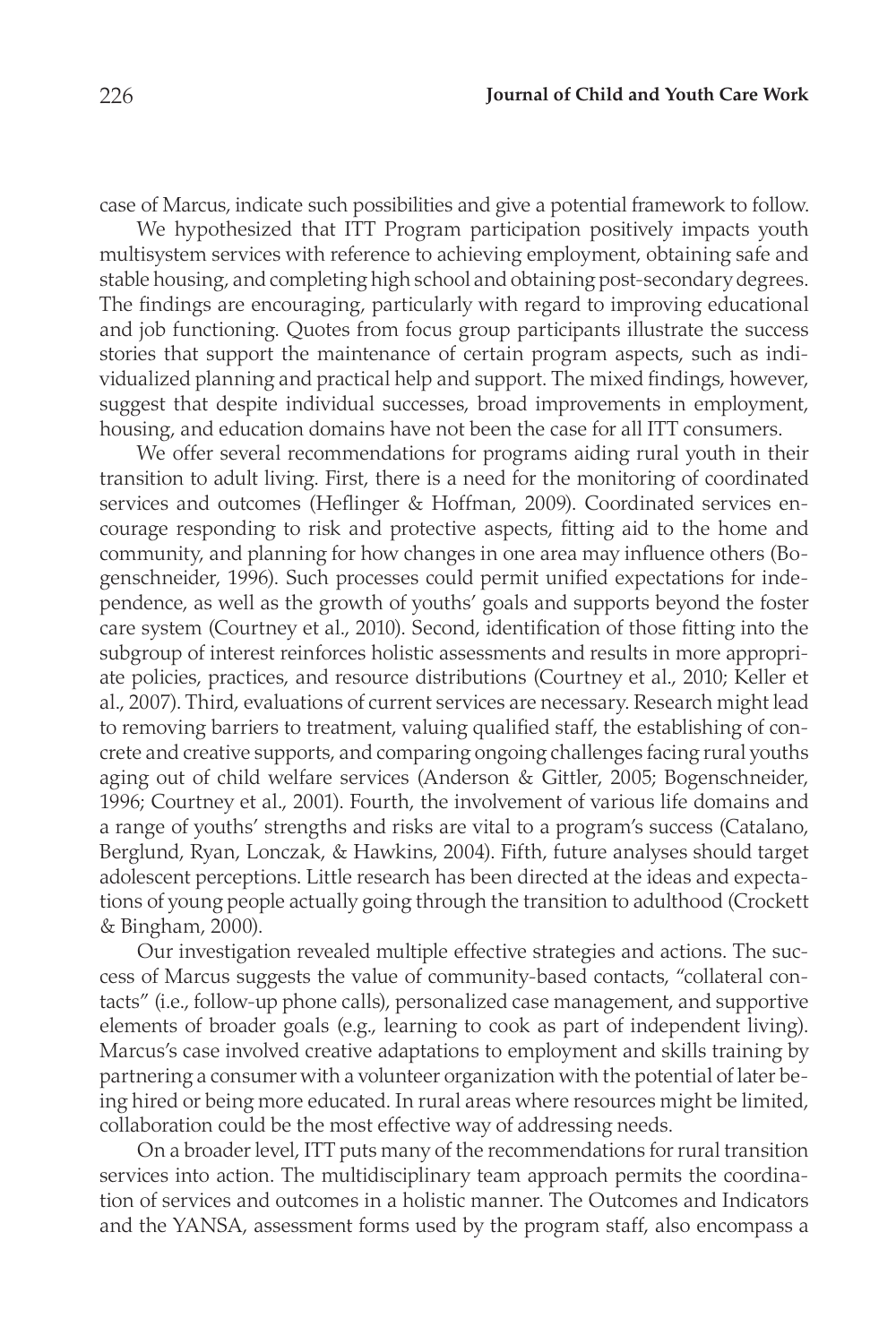wide range of items including life domains and strengths and risks. ITT addresses individual consumer perspectives and life situations and the importance of individual success. Staff and services are open to evaluation processes and serious consideration of adolescent perceptions. Perhaps the greatest achievements of ITT are evidenced by the consumer focus groups; here, the youth expressed appreciation for a range of supports, services, and creation of specific goals with longer program involvement. Providers in other relevant social organizations might reflect upon ITT and its success and opportunities for improvement to better plan and implement additional resources for the "almost invisible" (McGuinness, 2009, p. 55) rural child welfare population.

## **References**

- Anderson, R. L., & Gittler, J. (2005). Child and adolescent mental health: Unmet need for community-based mental health and substance use treatment among rural adolescents. *Community Mental Health Journal, 41*(1), 35–49.
- Arnett, J. J. (2000). Emerging adulthood: A theory of development from the late teens through the twenties. *American Psychologist, 55*(5), 469–480.
- Buddin Praed Foundation. (2009). *Transitions psychosocial assessment young adult needs and strengths assessment: An information integration tool for young adults with mental health challenges*. Winnetka, IL.
- Bogenschneider, K. (1996). An ecological risk/protective theory for building prevention programs, policies, and community capacity to support youth. *Family Relations, 45*(2), 127–138.
- Catalano, R. F., Berglund, M. L., Ryan, J. A. M., Lonczak, H. S., & Hawkins, J. D. (2004). Positive youth development in the United States: Research findings on evaluations of positive youth development programs. *Annals of the American Academy of Political and Social Science, 591*(1), 98–124.
- Courtney, M. E., & Dworsky, A. (2006). Early outcomes for young adults transitioning from out-of-home care in the USA. *Child and Family Social Work, 11*, 209–219.
- Courtney, M. E., Hook, J. L., & Lee, J. S. (2010). Distinct subgroups of former foster youth during young adulthood: Implications for policy and practice. Chicago, IL: Chapin Hall at the University of Chicago.